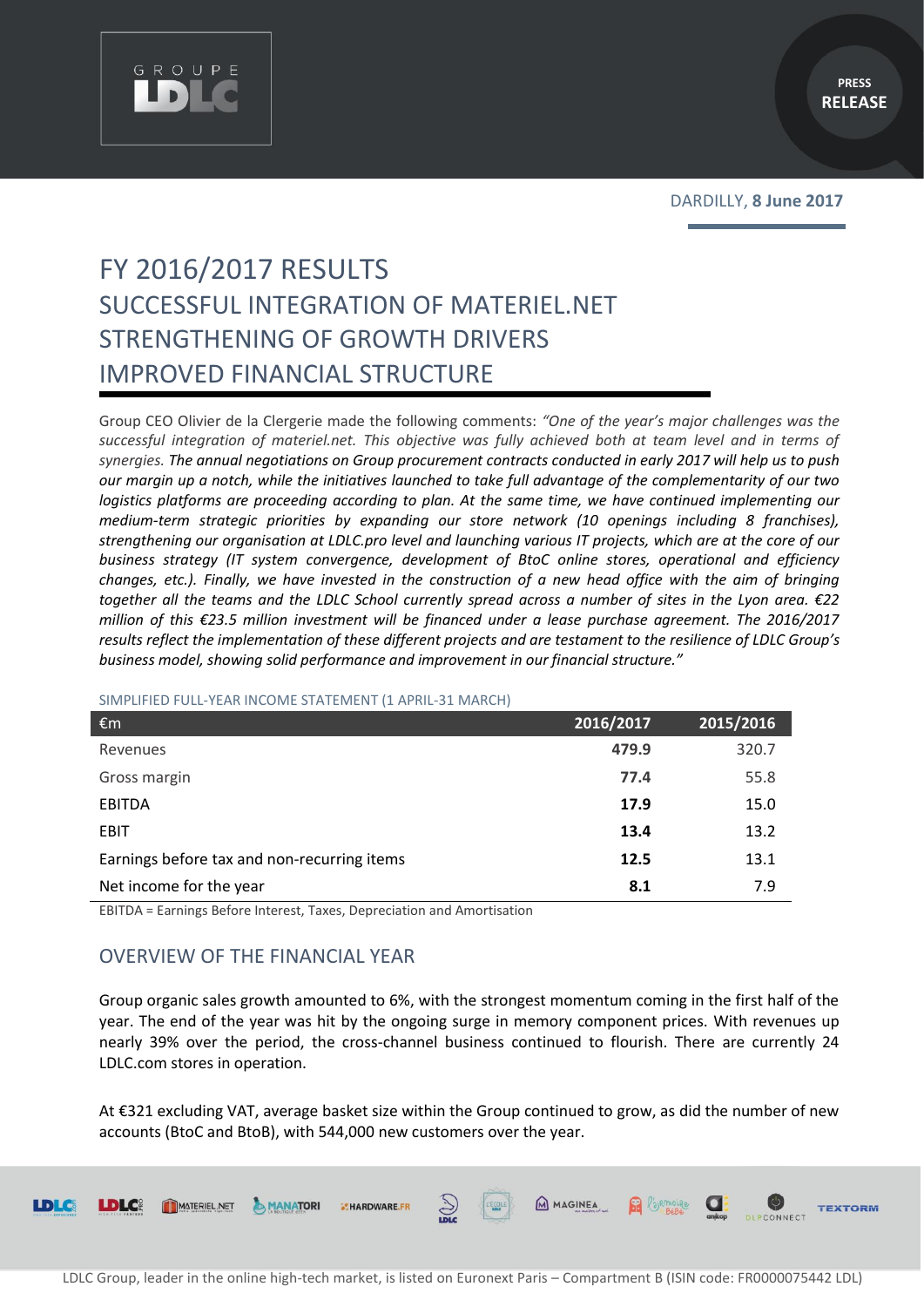

The gross margin rate was kept under control at 16.1% of revenues: it includes two dilutive factors linked to the integration of materiel.net (introduction of a different product mix) and the expansion of the franchise network.

EBITDA amounted to €17.9 million representing 3.7% of revenues. This reflects sound management of staff costs (6.8% of revenues vs 7.5% the year before) during a period of growth and integration (materiel.net). Conversely, external expenses increased (5.1% of revenues vs 4.6% the year before) due primarily to the cost of upgrading and developing IT systems and platforms (new [www.shop.hardware.fr](http://www.shop.hardware.fr/) website, Spanish version of the LDLC.com website, LDLC and materiel.net IT system convergence, etc.) in addition to significant expansion of the in-house team.

Underlying EBIT for the year was €13.4 million, including a sharp rise in "Depreciation, amortisation and provisions" (€4.5 million compared to €1.2 million the year before), including €1.3 million related to the integration of materiel.net, €0.8 million of trademark amortisation and almost €0.3 million of property, plant and equipment allocations, the period for which was revised in view of the upcoming head office relocation. Furthermore, a €0.3 million provision was recorded in view of the cessation of operations at the former head office.

After a financial expense of €0.9 million related to the acquisition of materiel.net, compared to €0.1 million last year, and a tax expense of €4.3 million compared to €5.1 million, net income Group share came to €8.1 million.

The Group generated €13.8 million in cash during the year.

The financial structure improved significantly. Shareholders' equity stood at €54.9 million (€49.0 million at 31 March 2016) versus net debt of €36.2 million (€43.0 million at 31 March 2016), giving a debt-to-equity ratio (gearing) of 0.66 at financial year-end, compared to 0.88 last year.

In order to channel the Group's resources into future investment, the Annual General Meeting on 29 September 2017 will be asked to approve a proposal that no dividend be paid for the financial year ended.

### OPERATIONAL PRIORITIES AND OBJECTIVES

**LDLC** 

MATERIEL NET

MANATORI

HARDWARE.FR

Backed by strong fundamentals, the LDLC Group is in full development and intends to take full advantage of its position as a high-tech online leader. As such, it reaffirms its goals of hitting the one billion euro revenue mark, with an EBITDA margin between 5.5% and 6%, and having 100 stores up and running by 2021.

The 2017/2018 financial year will see the first fruits of the Group synergies implemented (procurement) and the decisions taken in 2016/2017 to strengthen organisation (LDLC.pro, IT, logistics, new online stores, etc.) Growth investments and the expansion of the brand store and franchise network will continue.

Already present in neighbouring French-speaking countries (Belgium, Luxembourg and Switzerland), LDLC Group has decided to branch out into Spain through the launch of a Spanish version of LDLC.com and a pilot store in Barcelona by the end of H2 2017/2018.

**R** CORMOLAGE

a:

**TEXTORM**